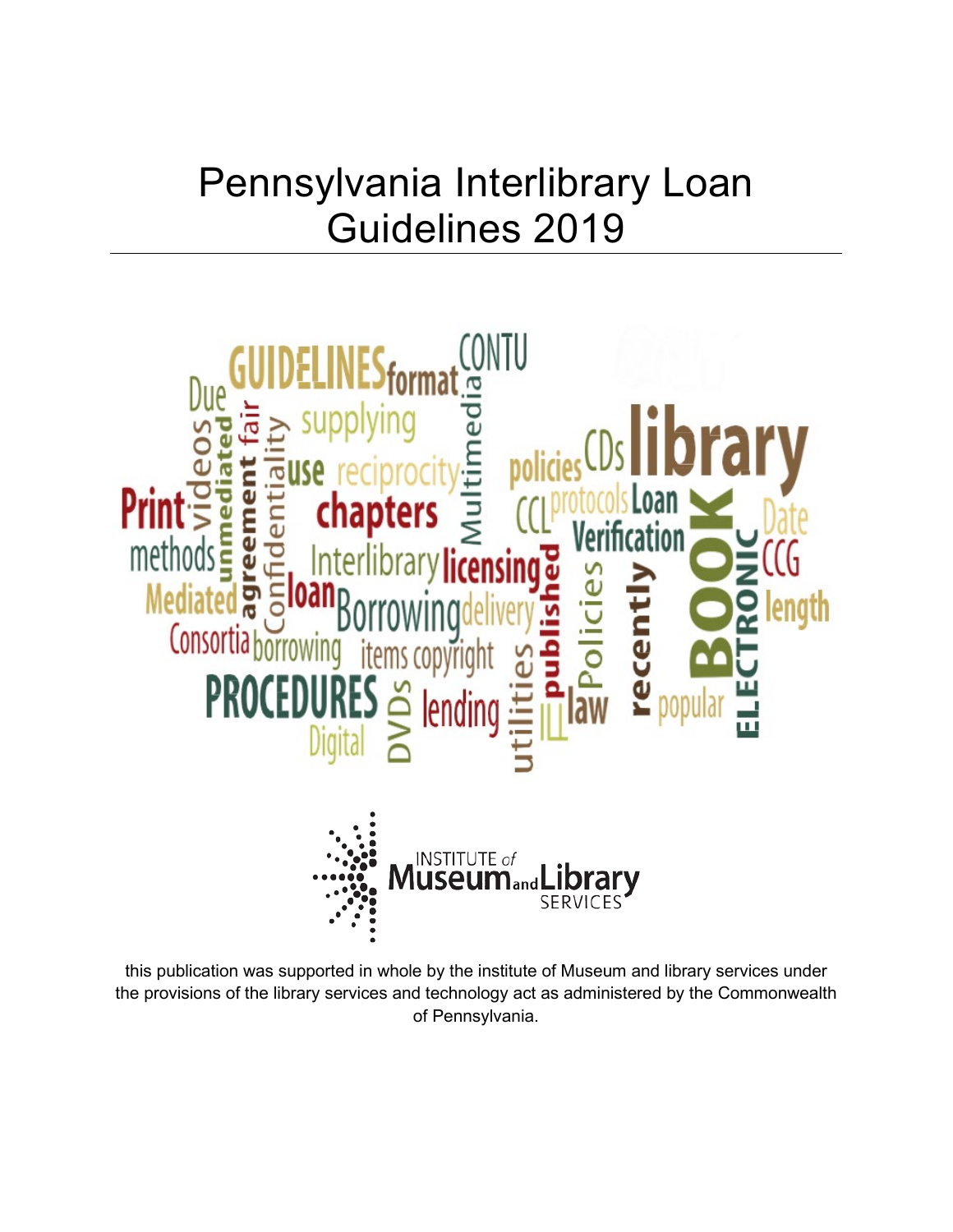

#### **Commonwealth of Pennsylvania**

Tom Wolf, Governor

#### **Department of Education** Pedro A. Rivera, Secretary

#### **Office of Commonwealth Libraries**

Glenn Miller, Deputy Secretary

**Bureau of Library Development** Susan Banks

> **Bureau of State Library** Sarah Greene

The Pennsylvania Department of Education (PDE) does not discriminate in its educational programs, activities, or employment practices, based on race, color, national origin, [sex] gender, sexual orientation, disability, age, religion, ancestry, union membership, gender identity or expression, AIDS or HIV status, or any other legally protected category. Announcement of this policy is in accordance with State Law including the Pennsylvania Human Relations Act and with Federal law, including Title VI and Title VII of the Civil Rights Act of 1964, Title IX of the Education Amendments of 1972, Section 504 of the Rehabilitation Act of 1973, the Age Discrimination in Employment Act of 1967, and the Americans with Disabilities Act of 1990.

The following persons have been designated to handle inquiries regarding the Pennsylvania Department of Education's nondiscrimination policies:

#### **For Inquiries Concerning Nondiscrimination in Employment:**

Pennsylvania Department of Education Equal Employment Opportunity Representative Bureau of Human Resources Voice Telephone: (717) 783-5446

**For Inquiries Concerning Nondiscrimination in All Other Pennsylvania Department of Education Programs and Activities:**

Pennsylvania Department of Education School Services Unit Director 333 Market Street, 5th Floor, Harrisburg, PA 17126-0333 Voice Telephone: (717) 783-3750, Fax: (717) 783-6802

If you have any questions about this publication or for additional copies, contact:

Pennsylvania Department of Education Bureau of Library Development | Office of Commonwealth Libraries 607 South Drive, Room 221, Harrisburg, PA 17120-0600 Voice: (717) 787-3124, Fax: (717) 772-0044 [www.statelibrary.pa.gov/LSTA](http://www.statelibrary.pa.gov/LSTA) | [www.education.pa.gov](http://www.education.pa.gov/)

All Media Requests/Inquiries: Contact the Office of Press & Communications at (717) 783-9802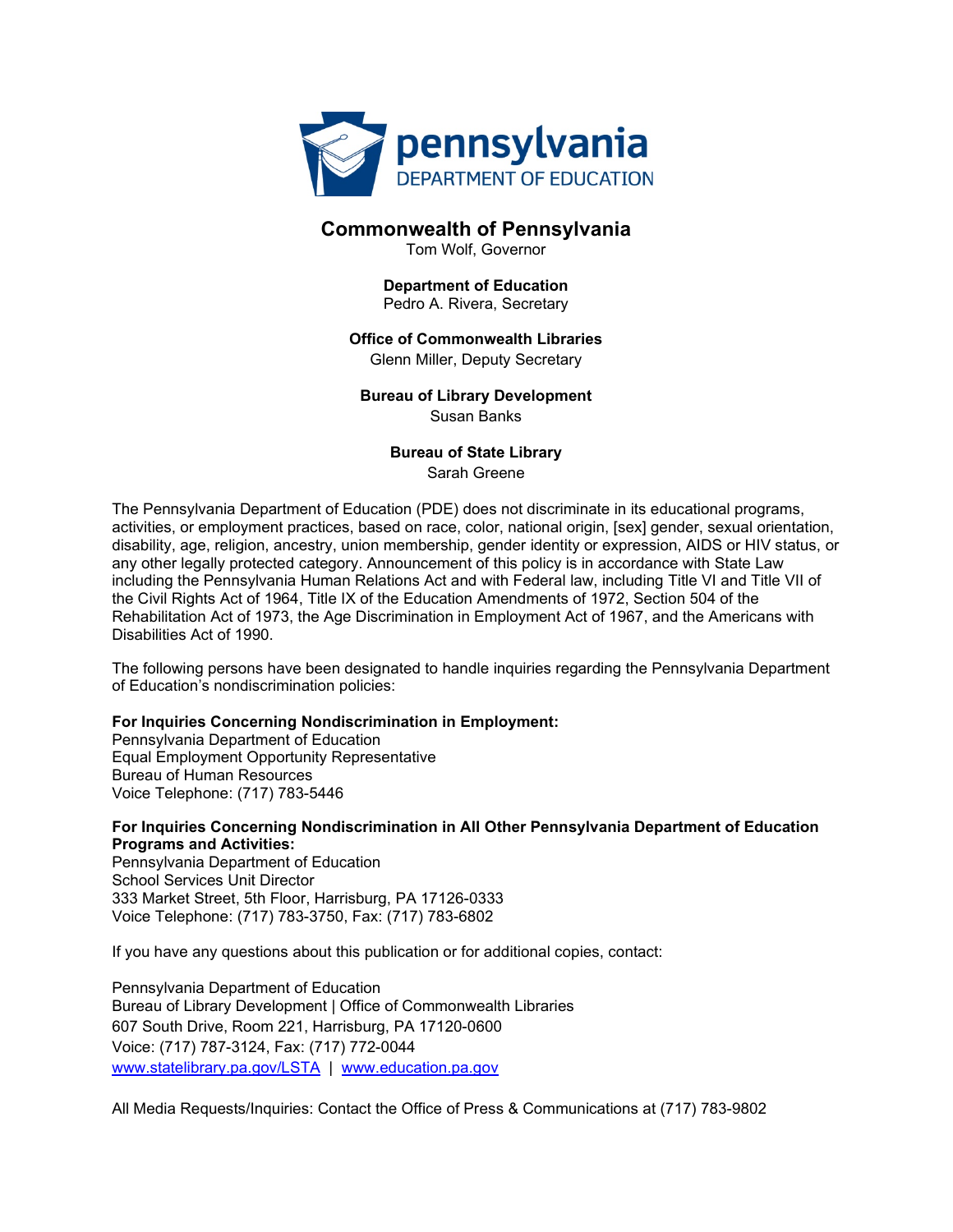# **Contents**

| 1.             |  |  |
|----------------|--|--|
| 2 <sub>1</sub> |  |  |
| 3.             |  |  |
| 4.             |  |  |
| 5.             |  |  |
| 6.             |  |  |
| $\overline{7}$ |  |  |
| 8.             |  |  |
| 9.             |  |  |
| 10.            |  |  |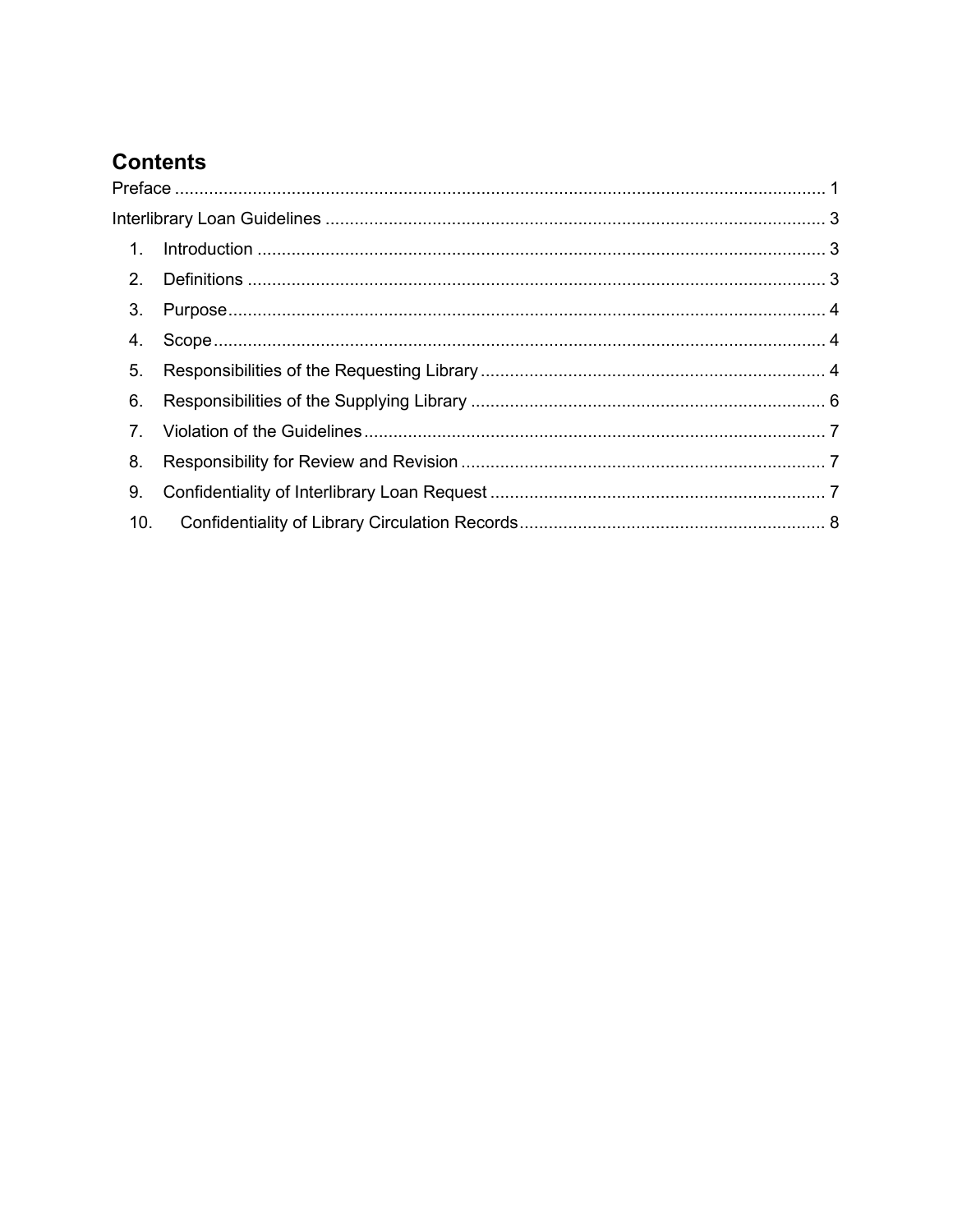## <span id="page-3-0"></span>**Preface**

It is with pleasure that the Office of Commonwealth Libraries publishes the 2011 *Pennsylvania Interlibrary Loan Guidelines* and the 2011 *Pennsylvania Interlibrary Loan Procedures Manual*. These documents provide guidance for the exchange of materials between libraries. They replace the 1994 *Pennsylvania Interlibrary Loan Code* and the 1995 *Pennsylvania Interlibrary Loan Procedures Manual*. The revisions incorporated in these new documents represent the work of the Interlibrary Loan Code Committee and the Interlibrary Loan Resources Committee.

During 2010/11 the committees, acting as one body, met regularly onsite or electronically to draft the documents. SurveyMonkey surveys to academic, public, school and special libraries provided valuable feedback about the drafts while they were in process. The committees reviewed and discussed each comment and made changes to the documents when possible and applicable.

In 2017 the guidelines were revised slightly to update the website addresses listed in the document. In 2018, sections 5.15 and 6.12 were revised to comply with the American Library Association's Interlibrary Loan Code for the United States (2016). [http://www.ala.org/rusa/guidelines/interlibrary.](http://www.ala.org/rusa/guidelines/interlibrary) These documents are designed to address the need for increased flexibility and to better accommodate new technologies. They encourage libraries to share resources liberally and advise that restrictions of the past may no longer apply. Each library should create a written policy statement to share with staff and users that clearly states what materials may be borrowed and lent.

The resulting documents continue to reflect "a philosophy that strong and well-defined collections must be available in libraries of all types and sizes. Interlibrary loan is a service which may be used to expand and broaden access beyond the scope of local collections.

However, it should serve as an adjunct to collections which meet most needs of an individual library's users." (Pennsylvania Interlibrary Loan Code,1994)

The Office of Commonwealth Libraries wishes to express its sincere thanks to the members of the Interlibrary Loan Committees. Special recognition is given to their chair, Tina LaMark of the Carnegie Library of Pittsburgh who, through her leadership and an unflagging commitment to the importance of the project, ensured documents that will enhance and facilitate interlibrary loan in the Commonwealth.

Glenn Miller, Deputy Secretary for Commonwealth Libraries Pennsylvania Department of Education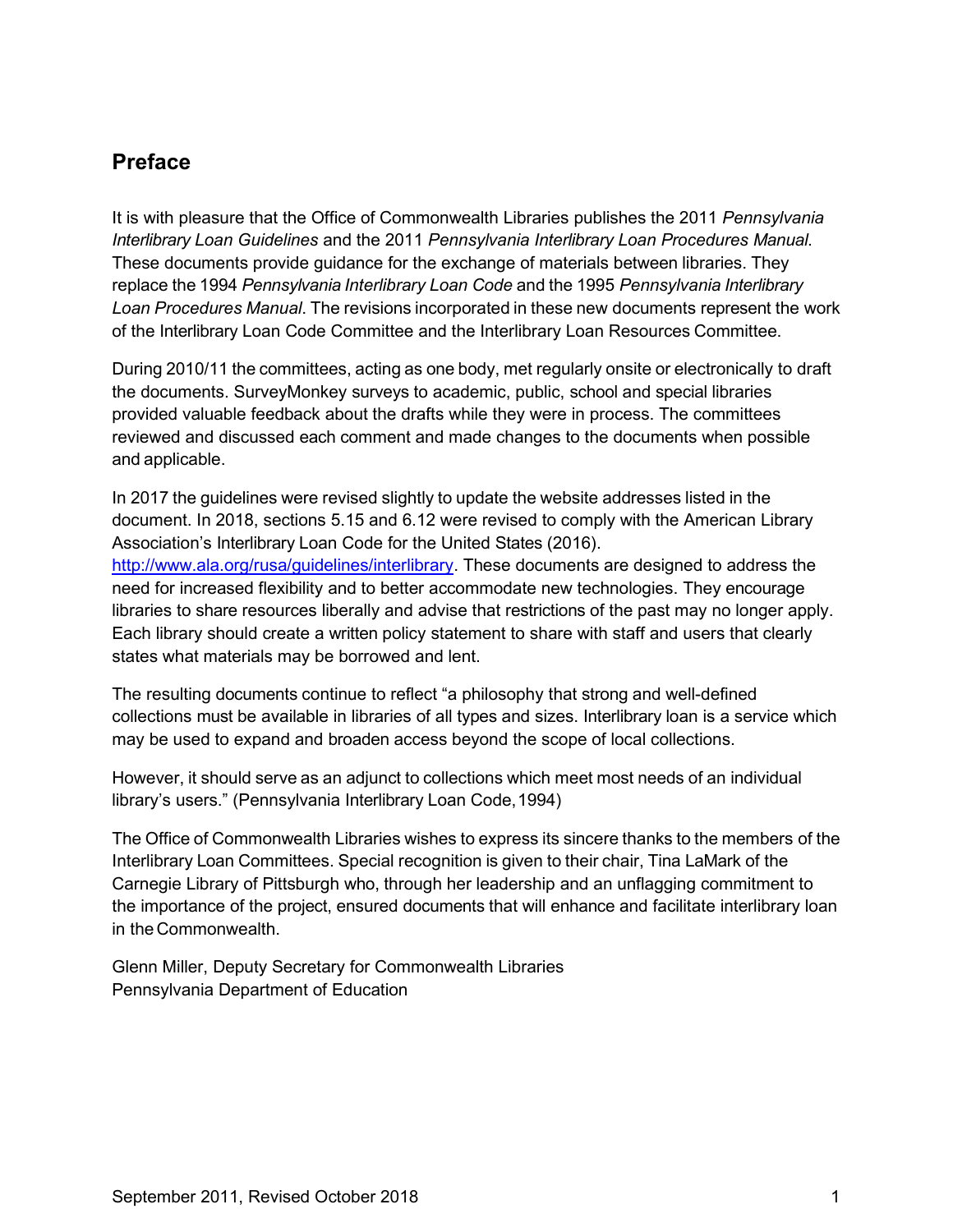#### **This publication was made possible by the following committee members:**

**Karen Carlson**, Interlibrary Loan Technician State Library of Pennsylvania

**Lisa Rives Collens**, District Consultant Librarian Central PA District

**Barbara Coopey**, Assistant Head, Access Services, Head, Interlibrary Loan University Libraries, Penn State University

**Dr. Cathi Fuhrman, Ed.D.**, Library Department Supervisor Hempfield School District

**Krista Higham**, Access Services Librarian Millersville University

**Alice Lubrecht**, Bureau Director, State Library of Pennsylvania

**Mary M. Maguire**, District Consultant Librarian Montgomery County-Norristown Public Library

**Annette McAlister**, Retired, Office of Commonwealth Libraries

**Joni L. Melnick**, Director of Library Services Torrance State Hospital

**Susan E. Myers**, Reference Librarian Everett Free Library

**Dr. Brandi Porter**, Director of the Library Mount Aloysius College

**Virginia O. Schott**, Librarian, DuBois Area High School

**Mary Lou Sowden**, Coordinator, Keystone Library Network Pennsylvania State System of Higher Education

**Joan Stein Head**, Access Services, Carnegie Mellon University Libraries

**Helen Subbio**, Information Services Coordinator, Delaware County Library System

**Elizabeth J. Urling**, Retired, Office of Commonwealth Libraries

**Lizhu Zhong**, Corrections Librarian, SCI Camp Hill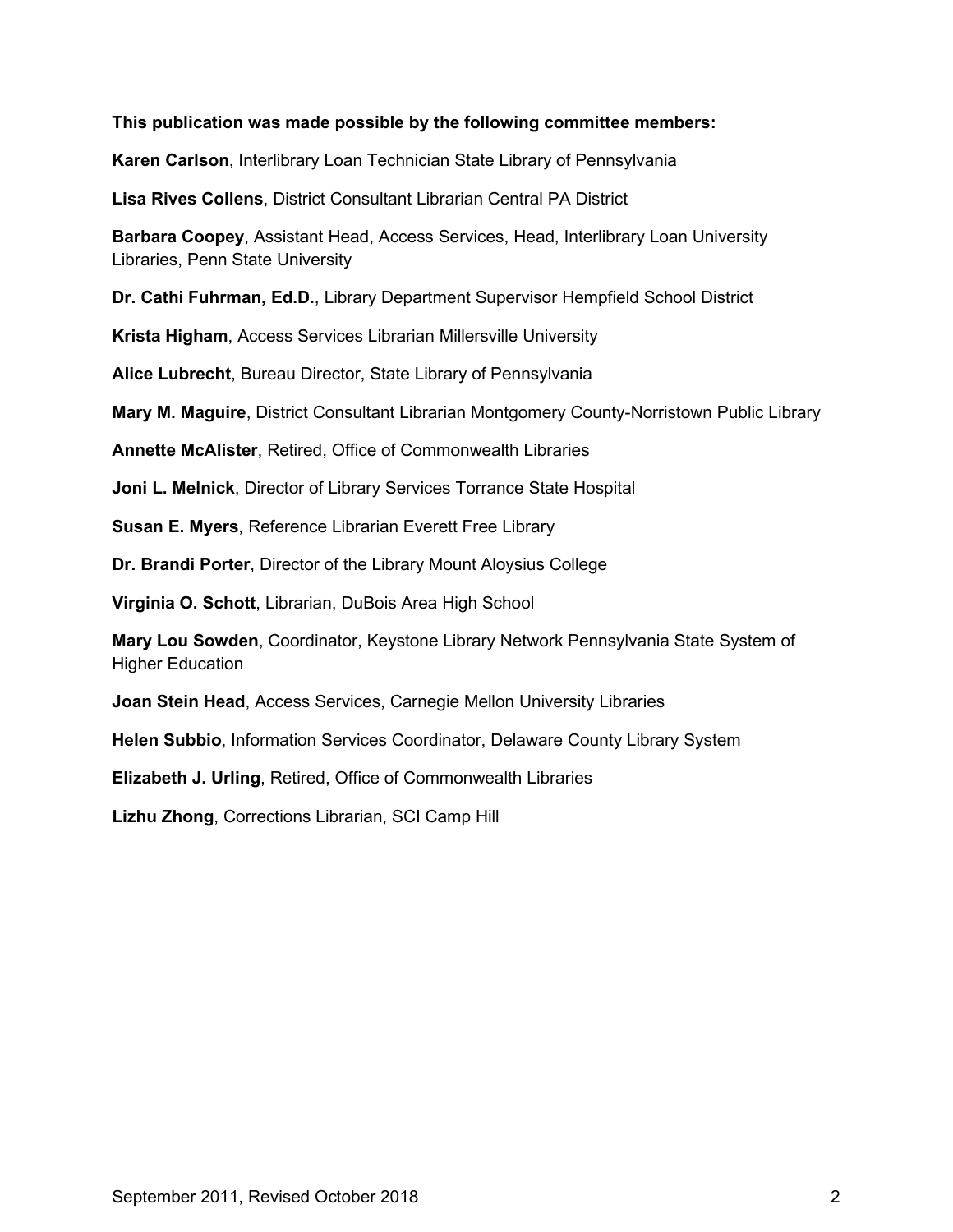## <span id="page-5-0"></span>**Interlibrary Loan Guidelines**

#### <span id="page-5-1"></span>**1. Introduction**

- 1.1 The *Pennsylvania Interlibrary Loan Guidelines* (hereafter referred to as the Guidelines) provide guidance for the exchange of materials between libraries. Since no individual library has the resources available to meet all user needs, interlibrary loan is an essential service to assist libraries in obtaining needed material for their users.
- 1.2 These Guidelines are intended to serve as an outline of interlibrary loan protocols and standard practices. They do not override individual, consortial, or regional codes.
- 1.3 These Guidelines strongly encourage libraries to add and maintain their holdings in appropriate union catalogs and lists in a timelymanner.
- 1.4 Libraries endorsing these Guidelines are encouraged to offer interlibrary loan to their users at no cost, to lend returnable materials at no cost and to keep copy fees to a minimum.
- 1.5 It is the responsibility of each library to evaluate available options and maximize access to content, such as purchase, full-text, or web content, before using interlibrary loan to meet the needs of theirusers.
- 1.6 Libraries should select the most efficient and effective means for interlibrary loan. Whenever feasible, local, regional, or other resource sharing consortia should be utilized.
- 1.7 The accompanying *Interlibrary Loan [Procedures](http://www.statelibrary.pa.gov/Documents/For%20Libraries/Library%20Laws%20and%20Regulations/Interlibrary%20Loan%20Guidelines/Interlibrary%20Loan%20Procedures.pdf) Manual* includes detailed procedures.

### <span id="page-5-2"></span>**2. Definitions**

- 2.1 The *Pennsylvania Interlibrary Loan Guidelines* consist oflibrary responsibilities, protocols and brief general procedures.
- 2.2 An interlibrary loan is the process by which a library requests material from, or supplies material to, another library. The interlibrary loan process is initiated by the user and may be mediated orunmediated.
- 2.3 Interlibrary loan encompasses transactions among libraries not under the same administration, library system or school district. Intra-library loans (materials loaned within/under the same administration, library system or school district) may not be covered by these Guidelines.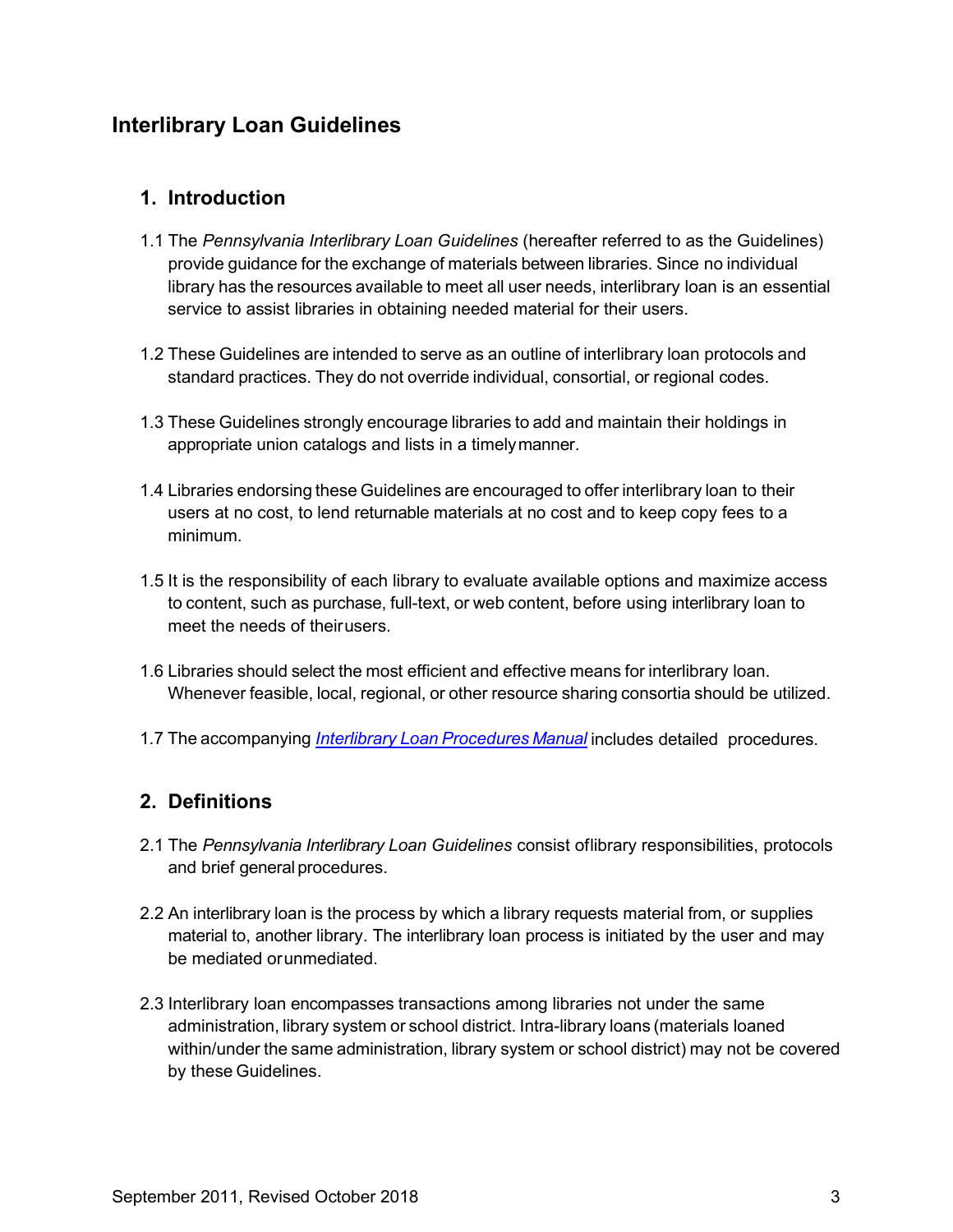- 2.4 The term "library" refers to collections at all types of institutions.
- 2.5 The term "library material" covers all formats, including print, digital and multimedia.
- 2.6 The term "user" refers to the individual who initiates an interlibrary loan request.
- 2.7 The term "consortium" refers to an association of independent libraries formed for a definite purpose.

#### <span id="page-6-0"></span>**3. Purpose**

- 3.1 These Guidelines are a voluntary agreement adopted by the endorsing libraries to govern interlibrary loan among libraries in Pennsylvania.
- 3.2 Endorsement of these Guidelines assumes participation as both a requestor and a supplier.

#### <span id="page-6-1"></span>**4. Scope**

- 4.1 Under the terms of these Guidelines, a library may request a variety of material types as loans or in copy form from another library. Some restrictions and fees may be imposed by the supplying library.
- 4.2 Libraries are encouraged to lend materials regardless of format.
- 4.3 The conduct of national interlibrary loan is governed by the American Library Association's Interlibrary Loan Code for the United States (2016)[.](http://www.ala.org/rusa/guidelines/interlibrary) [http://www.ala.org/rusa/guidelines/interlibrary.](http://www.ala.org/rusa/guidelines/interlibrary)

### <span id="page-6-2"></span>**5. Responsibilities of the Requesting Library**

- 5.1 The requesting library should make every effort to meet most needs and interests of its primary users and to make reasonable efforts to use its own resources before initiating an interlibraryloan.
- 5.2 The requesting library should make every effort to obtain material or transmit requests to potential suppliers in as timely a manner as possible.
- 5.3 The requesting library should establish and maintain an interlibrary loan borrowing policy and make it available to users.
- 5.4 The requesting library should inform users of the availability and purpose of interlibrary loan.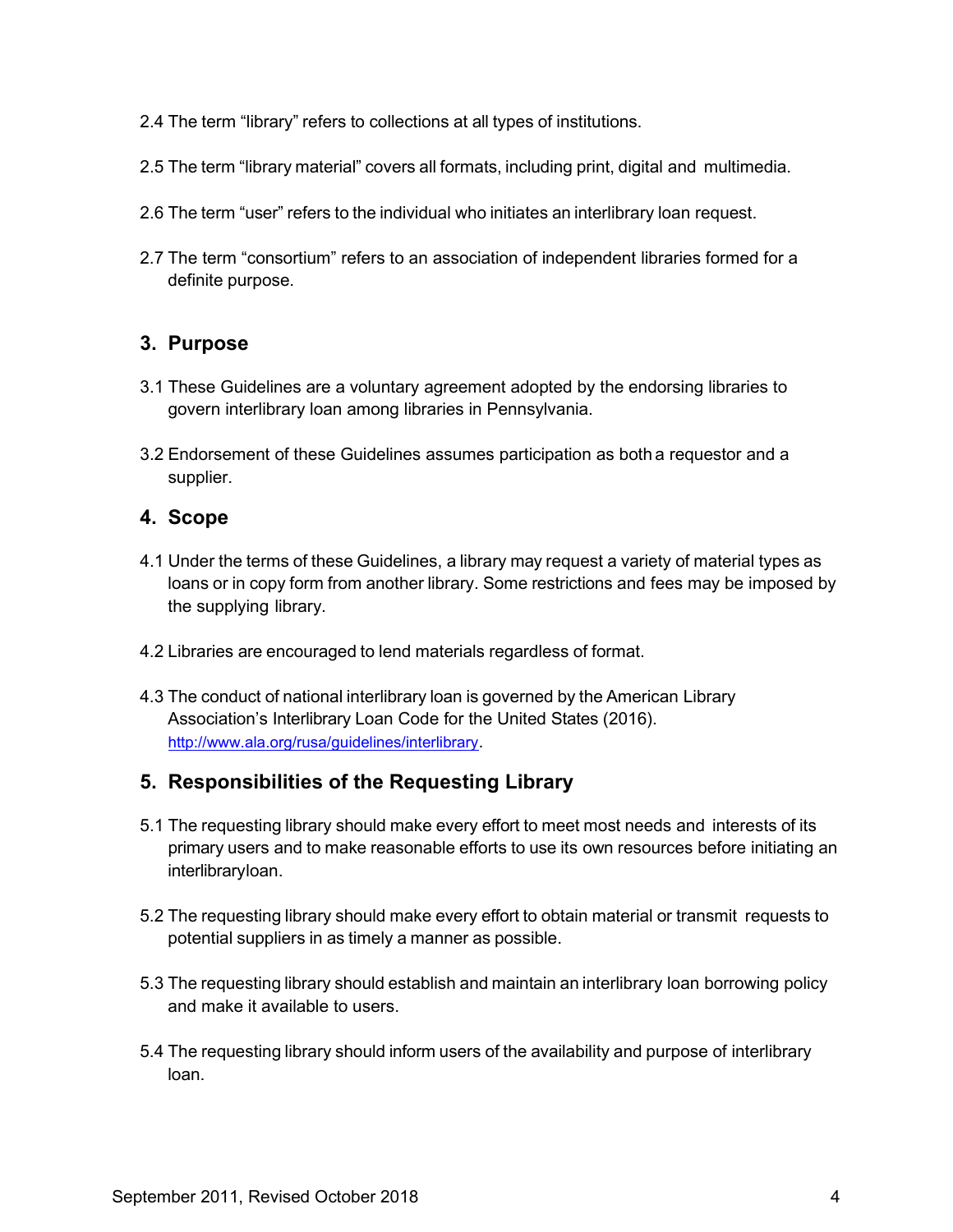- 5.5 The requesting library should ensure the confidentiality of the user.
- 5.6 The requesting library should ensure that all persons working in interlibrary loan are familiar with these Guidelines and follow theprotocols.
- 5.7 The requesting library should be aware of the lending policies of potential supplying libraries for any restrictions, fees or special instructions.
- 5.8 The requesting library should make every effort to describe the desired material as completely and accurately as possible.
- 5.9 The requesting library should make every effort to determine owning locations, but if no location can be identified, requests may be sent to libraries believed likely to own the material with the accompanying statement that ownership is not confirmed.
- 5.10 The requesting library will comply with current [copyright law](https://www.copyright.gov/) governing both print an[d](https://www.copyright.gov/legislation/dmca.pdf) [digital resources,](https://www.copyright.gov/legislation/dmca.pdf) including "fair use," (Title 17, U.S. Code) and its accompanying [National](http://www.ala.org/advocacy/sites/ala.org.advocacy/files/content/copyright/GLsInterlibLoan.pdf) Commission on New [Technological](http://www.ala.org/advocacy/sites/ala.org.advocacy/files/content/copyright/GLsInterlibLoan.pdf) Uses of Copyright Works [\(CONTU\) Guidelines](http://www.ala.org/advocacy/sites/ala.org.advocacy/files/content/copyright/GLsInterlibLoan.pdf) Information specific to libraries and digital copyright can be found on the [American](http://www.ala.org/advocacy/copyright)  [Library Association copyrightwebsite.](http://www.ala.org/advocacy/copyright)
- 5.11 The requesting library is responsible for indicating a maximum cost that the user is able to pay at the time of the request and is responsible for any fees or charges associated with the borrowed material. If no maximum cost is indicated, the requesting library is responsible for paying thefull fee.
- 5.12 The safety of borrowed materials is the responsibility of the requesting library. Ultimate financial responsibility for replacement or compensation for materials resides with the requesting library. The requesting library is responsible for borrowed materials from the time they leave the supplying library until they have been received back by the supplying library.
- 5.13 The requesting library and its users must comply with the conditions of the loan as established by the supplying library, including any special instructions and recall notices.
- 5.14 A renewal request, if permitted by the supplier's policy, should be sent in time to reach the supplying library before the due date. If the supplying library does not respond, the requesting library may assume that the renewal has been granted for the same length of time as the original loan period. A supplier's recall can still override thisrenewal.
- 5.15 The requesting library should honor the due date and enforce any use restrictions specified by the supplying library. Unless otherwise indicated, the due date is defined as the date by which the material is due to be checked in at the requesting library for return to the supplying library. If a user needs to travel to another library for on-site access to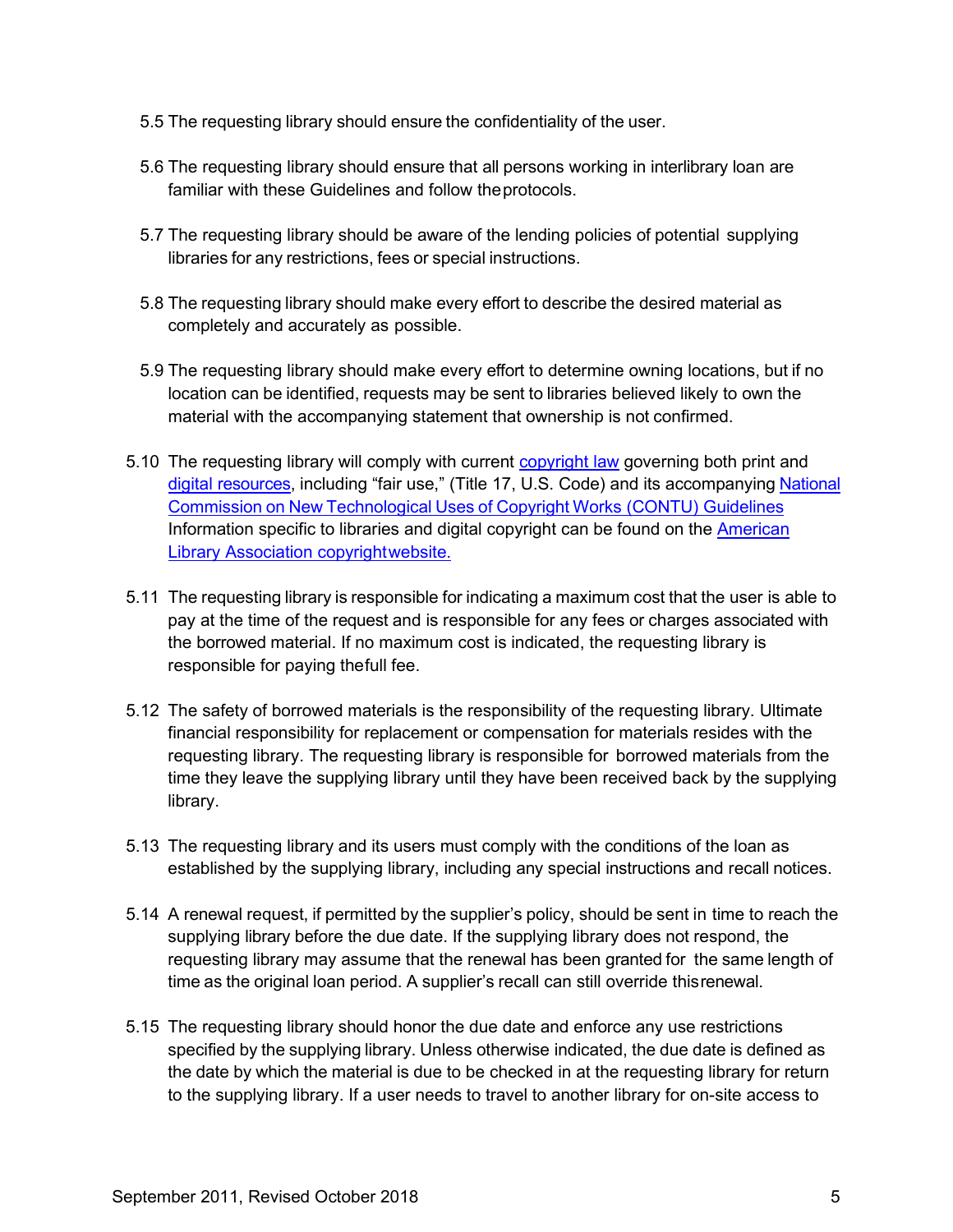materials, the requesting library should assist the user in making the necessary arrangements with the owning institution.

5.16 The requesting library should periodically review interlibrary loan requests and add frequently requested material to its collection.

## <span id="page-8-0"></span>**6. Responsibilities of the Supplying Library**

- 6.1 The supplying library should expect that the requesting library has made reasonable efforts to utilize its own resources before resorting to interlibrary loan.
- 6.2 The supplying library should establish and maintain an interlibrary loan lending policy, making it availablepublicly.
- 6.3 The supplying library should complete or respond to requests within a timely manner.
- 6.4 The supplying library is encouraged to share materials regardless of format.
- 6.5 The supplying library should verify that the correct item is being sent by carefully checking the bibliographic information on the request with the item in hand.
- 6.6 The supplying library should notify the requesting library when unable to fill a request and, if possible, state the reason for not filling the request.
- 6.7 The supplying library has the right to decide on a case-by-case basis whether a particular item, in original format or copy, can be provided.
- 6.8 The supplying library will comply with current [copyright law](https://www.copyright.gov/) (17 U.S.C.) governing both print and digital resources.
- 6.9 The supplying library has the right to limit the number of items from a set or series lent at one time.
- 6.10 The supplying library has the responsibility to honor maximum cost limits as stated. If the supplying library fills a request and imposes a lending fee that exceeds the requestor's cost limit, the requestor is only responsible for the stated maximum cost.
- 6.11 The supplying library should include a copy of the original request or information sufficient to identify the request with each item. Conditions of the loan and any special return packaging or shipping requirements should be stated clearly. Material should be appropriately packaged and addressed.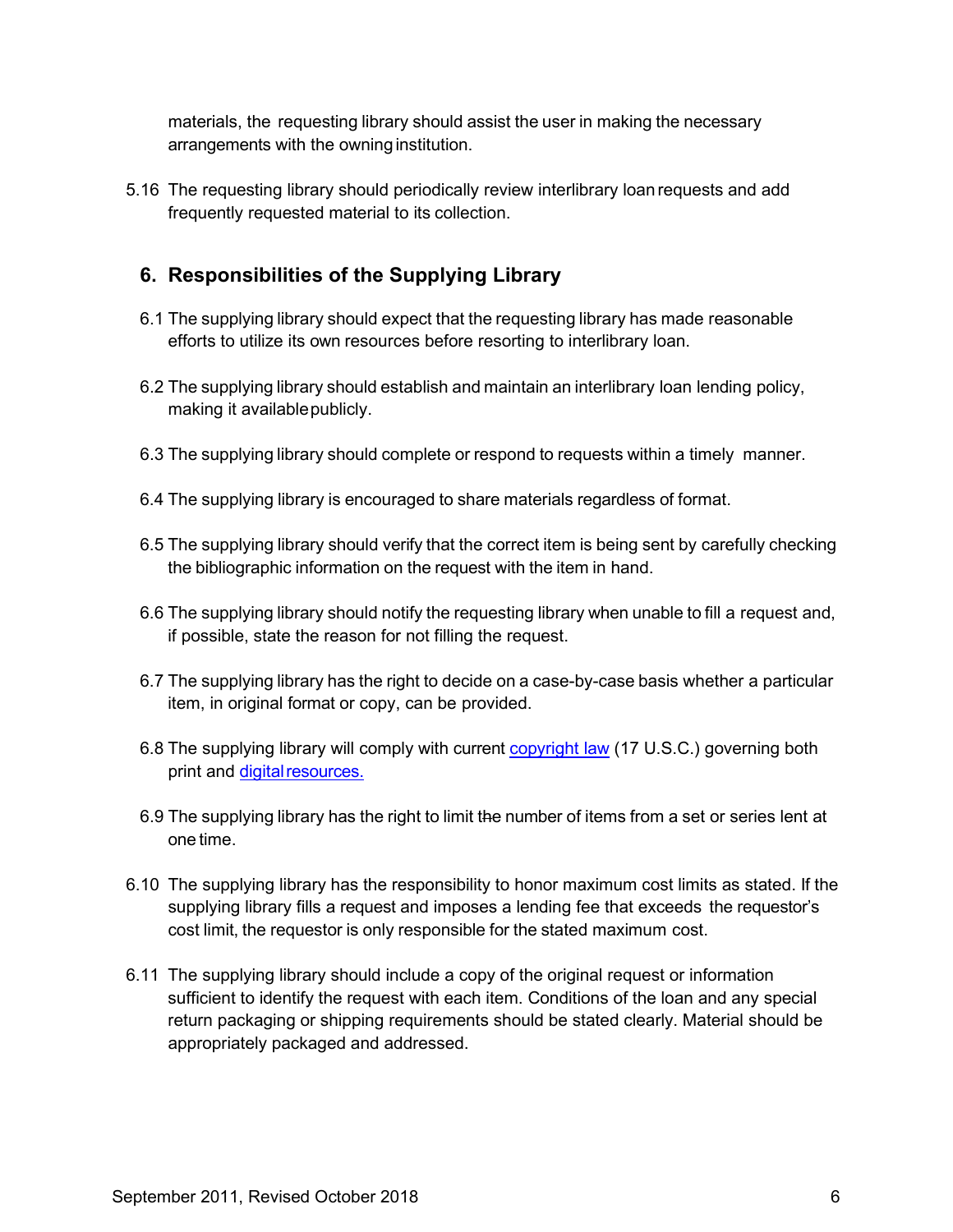- 6.12 The supplying library should state the due date on the request form or on the material. The due date is defined as the date the material is due to be checked in at the requesting library for return to the supplying library.
- 6.13 The supplying library should clearly indicate its fees when charges are levied. Invoices should specifically identify the item to which the chargeapplies. If using Online Computer Library Center, Inc. (OCLC), confirmation of an OCLC Interlibrary Loan Fee Management (IFM) charge or an invoice should accompany the material.
- 6.14 The supplying library should respond promptly to requests for renewals.
- 6.15 The supplying library should make every effort to locate items within their collections if a borrowing library has reported the item returned. While the borrowing library is ultimately responsible for paying for or replacing lost items, tracing and locating errant items is the responsibility of both parties.
- 6.16 The supplying library is responsible for informing the borrowing library of its apparent failure to follow the provisions of these Guidelines and, if necessary, invoke the provisions stated in Section 7.

## <span id="page-9-0"></span>**7. Violation of the Guidelines**

- 7.1 Interlibrary loan is a privilege, not a right. Each library is responsible for maintaining the provisions of these Guidelines in good faith.
- 7.2 Continued disregard of any provisions of these Guidelines is sufficient reason for suspension of borrowing privileges after prior warning.

### <span id="page-9-1"></span>**8. Responsibility for Review and Revision**

- 8.1 The Office of Commonwealth Libraries will periodically appoint an Interlibrary Loan Guidelines Committee to review both the Guidelines and the *Interlibrary Loan Procedures Manual.*
- 8.2 Recommended changes will be reviewed by relevant Commonwealth Libraries' staff, and then referred to the Governor's Advisory Council (GAC) for official approval.

### <span id="page-9-2"></span>**9. Confidentiality of Interlibrary Loan Request**

9.1 By endorsing these Guidelines, libraries accept the interpretation that interlibrary loan borrowing and lending records fall under the legal guaranties of confidentiality as specified in the Library Code, Act of June 14, 1961, P.L. 324, as amended through July 1, 1985, Section 428.